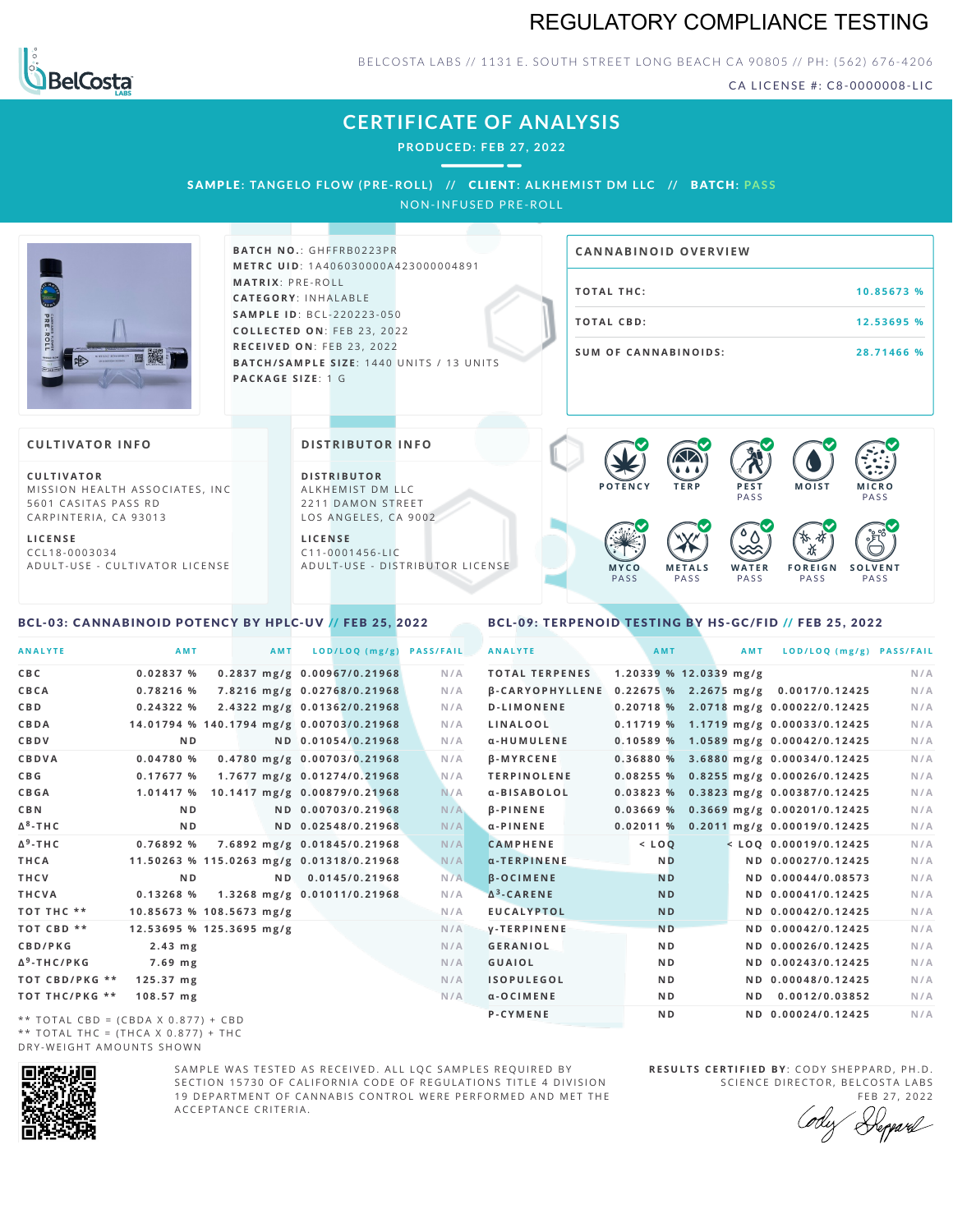# REGULATORY COMPLIANCE TESTING

#### <span id="page-1-0"></span>BCL-13: PESTICIDE TESTING BY GC/MS // FEB 25, 2022

| <b>ANALYTE</b>         | LIMIT         | $AMT(\mu g/g)$ | LOD/LOQ (µg/g) | <b>PASS/FAIL</b> |
|------------------------|---------------|----------------|----------------|------------------|
| <b>CAPTAN</b>          | $0.7 \mu g/g$ | N <sub>D</sub> | 0.01977/0.06   | <b>PASS</b>      |
| <b>CHLORDANE</b>       | Any amt       | N <sub>D</sub> |                | <b>PASS</b>      |
| <b>CHLORDANE CIS</b>   |               | ND.            | 0.01199/0.03   | N/A              |
| <b>CHLORDANE TRANS</b> |               | N <sub>D</sub> | 0.01082/0.03   | N/A              |
| <b>CHLORFENAPYR</b>    | Any amt       | N <sub>D</sub> | 0.01364/0.06   | <b>PASS</b>      |
|                        |               |                |                |                  |

| <b>ANALYTE</b>                      | LIMIT         | $AMT (\mu g/g)$ | LOD/LOQ (µg/g) | <b>PASS/FAIL</b> |
|-------------------------------------|---------------|-----------------|----------------|------------------|
| <b>CHLORPYRIFOS</b>                 | Any amt       | N <sub>D</sub>  | 0.01653/0.06   | <b>PASS</b>      |
| <b>DICHLORVOS</b>                   | Any amt       | N <sub>D</sub>  | 0.01165/0.06   | <b>PASS</b>      |
| <b>METHYL PARATHION</b>             | Any amt       | N <sub>D</sub>  | 0.00851/0.06   | <b>PASS</b>      |
| PENTACHLORONI-<br><b>TROBENZENE</b> | $0.1 \mu g/g$ | N <sub>D</sub>  | 0.01282/0.06   | <b>PASS</b>      |
|                                     |               |                 |                |                  |

### BCL-05: RESIDUAL PESTICIDE ANALYSIS BY LC-MS/MS ESI // FEB 25, 2022

| <b>ANALYTE</b>             |               | LIMIT $AMT(\mu g/g)$ | LOD/LOQ (µg/g) | <b>PASS/FAIL</b> | <b>ANALYTE</b>       |                  | LIMIT AMT $(\mu g/g)$ | LOD/LOQ (µg/g) PASS/FAIL |      |
|----------------------------|---------------|----------------------|----------------|------------------|----------------------|------------------|-----------------------|--------------------------|------|
| <b>ABAMECTIN</b>           | $0.1 \mu g/g$ | N D                  | 0.01153/0.04   | <b>PASS</b>      | <b>MALATHION</b>     | $0.5 \mu g/g$    | N D                   | 0.00472/0.02             | PASS |
| <b>ACEPHATE</b>            | $0.1 \mu g/g$ | N D                  | 0.00368/0.02   | <b>PASS</b>      | <b>METALAXYL</b>     | $2 \mu g/g$      | N D                   | 0.00503/0.02             | PASS |
| ACEQUINOCYL                | $0.1 \mu g/g$ | N D                  | 0.00417/0.02   | <b>PASS</b>      | <b>METHIOCARB</b>    | Any amt          | N D                   | 0.00503/0.02             | PASS |
| <b>ACETAMIPRID</b>         | $0.1 \mu g/g$ | N D                  | 0.00464/0.02   | <b>PASS</b>      | METHOMYL             | 1 $\mu$ g/g      | N D                   | 0.00494/0.02             | PASS |
| <b>ALDICARB</b>            | Any amt       | N D                  | 0.01109/0.04   | <b>PASS</b>      | <b>MEVINPHOS</b>     | Any amt          | N D                   |                          | PASS |
| <b>AZOXYSTROBIN</b>        | $0.1 \mu g/g$ | N D                  | 0.00639/0.02   | <b>PASS</b>      | <b>MEVINPHOSI</b>    |                  | N D                   | 0.00163/0.0084           | N/A  |
| <b>BIFENAZATE</b>          | $0.1 \mu g/g$ | N D                  | 0.00355/0.02   | <b>PASS</b>      | <b>MEVINPHOS II</b>  |                  | N D                   | 0.00542/0.0316           | N/A  |
| <b>BIFENTHRIN</b>          | $3 \mu g/g$   | N D                  | 0.00473/0.04   | <b>PASS</b>      | <b>MYCLOBUTANIL</b>  | $0.1 \mu g/g$    | N D                   | 0.00867/0.04             | PASS |
| <b>BOSCALID</b>            | $0.1 \mu g/g$ | N D                  | 0.00494/0.02   | PASS             | <b>NALED</b>         | $0.1 \mu g/g$    | N D                   | 0.00328/0.02             | PASS |
| CARBARYL                   | $0.5 \mu g/g$ | N D                  | 0.00295/0.02   | PASS             | OXAMYL               | $0.5 \, \mu g/g$ | N D                   | 0.00455/0.02             | PASS |
| CARBOFURAN                 | Any amt       | N D                  | 0.00613/0.02   | <b>PASS</b>      | PACLOBUTRAZOL        | Any amt          | N D                   | 0.00714/0.04             | PASS |
| CHLORANTRANIL-             | $10 \mu g/g$  | N D                  | 0.00697/0.04   | PASS             | <b>PERMETHRIN</b>    | $0.5 \mu g/g$    | N D                   |                          | PASS |
| <b>IPROLE</b>              |               |                      |                |                  | PERMETHRIN CIS       |                  | N D                   | 0.00237/0.0082           | N/A  |
| <b>CLOFENTEZINE</b>        | $0.1 \mu g/g$ | N D                  | 0.0054/0.02    | <b>PASS</b>      | PERMETHRIN TRANS     |                  | N D                   | 0.00245/0.0118           | N/A  |
| <b>COUMAPHOS</b>           | Any amt       | N D                  | 0.00215/0.02   | <b>PASS</b>      | <b>PHOSMET</b>       | $0.1 \, \mu g/g$ | N D                   | 0.0043/0.02              | PASS |
| <b>CYFLUTHRIN</b>          | $2 \mu g/g$   | N D                  | 0.05508/0.2    | <b>PASS</b>      | PIPERONYLBUTO-       | $3 \mu g/g$      | N D                   | 0.00247/0.02             | PASS |
| CYPERMETHRIN               | 1 $\mu$ g/g   | N D                  | 0.00556/0.04   | <b>PASS</b>      | XIDE                 |                  |                       |                          |      |
| <b>DAMINOZIDE</b>          | Any amt       | N D                  | 0.00227/0.04   | <b>PASS</b>      | <b>PRALLETHRIN</b>   | $0.1 \mu g/g$    | N D                   | 0.00392/0.02             | PASS |
| <b>DIAZINON</b>            | $0.1 \mu g/g$ | N D                  | 0.00487/0.02   | <b>PASS</b>      | PROPICONAZOLE        | $0.1 \mu g/g$    | N D                   | 0.0024/0.02              | PASS |
| <b>DIMETHOATE</b>          | Any amt       | N D                  | 0.00354/0.02   | <b>PASS</b>      | <b>PROPOXUR</b>      | Any amt          | N D                   | 0.00374/0.02             | PASS |
| <b>DIMETHOMORPH</b>        | $2 \mu g/g$   | ND                   |                | PASS             | <b>PYRETHRINS</b>    | $0.5 \mu g/g$    | N D                   | 0.00726/0.04             | PASS |
| <b>DIMETHOMORPH I</b>      |               | ND                   | 0.00109/0.0078 | N/A              | <b>PYRIDABEN</b>     | $0.1 \mu g/g$    | N D                   | 0.0034/0.02              | PASS |
| <b>DIMETHOMORPH II</b>     |               | ND                   | 0.0015/0.0122  | N/A              | <b>SPINETORAM</b>    | $0.1 \mu g/g$    | N D                   |                          | PASS |
| <b>ETHOPROPHOS</b>         | Any amt       | N D                  | 0.0041/0.02    | <b>PASS</b>      | <b>SPINETORAM J</b>  |                  | N D                   | 0.00329/0.016            | N/A  |
| <b>ETOFENPROX</b>          | Any amt       | N D                  | 0.00274/0.02   | <b>PASS</b>      | <b>SPINETORAM L</b>  |                  | N D                   | 0.00157/0.016            | N/A  |
| <b>ETOXAZOLE</b>           | $0.1 \mu g/g$ | N D                  | 0.00385/0.02   | <b>PASS</b>      | <b>SPINOSAD</b>      | $0.1 \mu g/g$    | N D                   |                          | PASS |
| <b>FENHEXAMID</b>          | $0.1 \mu g/g$ | N D                  | 0.01055/0.02   | <b>PASS</b>      | SPINOSAD A           |                  | N D                   | 0.00205/0.01438          | N/A  |
| <b>FENOXYCARB</b>          | Any amt       | N D                  | 0.00175/0.02   | <b>PASS</b>      | SPINOSAD D           |                  | ND.                   | 0.00104/0.00498          | N/A  |
| <b>FENPYROXIMATE</b>       | $0.1 \mu g/g$ | N D                  | 0.00481/0.02   | <b>PASS</b>      | <b>SPIROMESIFEN</b>  | $0.1 \, \mu g/g$ | N D                   | 0.00944/0.04             | PASS |
| <b>FIPRONIL</b>            | Any amt       | N D                  | 0.00478/0.02   | PASS             | <b>SPIROTETRAMAT</b> | $0.1 \mu g/g$    | N D                   | 0.00208/0.02             | PASS |
| <b>FLONICAMID</b>          | $0.1 \mu g/g$ | N D                  | 0.00398/0.02   | PASS             | <b>SPIROXAMINE</b>   | Any amt          | N D                   | 0.00344/0.02             | PASS |
| <b>FLUDIOXONIL</b>         | $0.1 \mu g/g$ | N D                  | 0.01369/0.04   | PASS             | <b>TEBUCONAZOLE</b>  | $0.1 \mu g/g$    | N D                   | 0.00816/0.04             | PASS |
| HEXYTHIAZOX                | 0.1 µg/g      | N D                  | 0.00297/0.02   | PASS             | <b>THIACLOPRID</b>   | Any amt          | N D                   | 0.0039/0.02              | PASS |
| <b>IMAZALIL</b>            | Any amt       | N D                  | 0.0056/0.02    | PASS             | <b>THIAMETHOXAM</b>  | $5 \mu g/g$      | N D                   | 0.00358/0.02             | PASS |
| <b>IMIDACLOPRID</b>        | $5 \mu g/g$   | N D                  | 0.00645/0.02   | PASS             | TRIFLOXYSTROB-<br>1N | $0.1 \mu g/g$    | N D                   | 0.00421/0.02             | PASS |
| KRESOXIM-<br><b>METHYL</b> | $0.1 \mu g/g$ | N D                  | 0.00339/0.02   | PASS             |                      |                  |                       |                          |      |